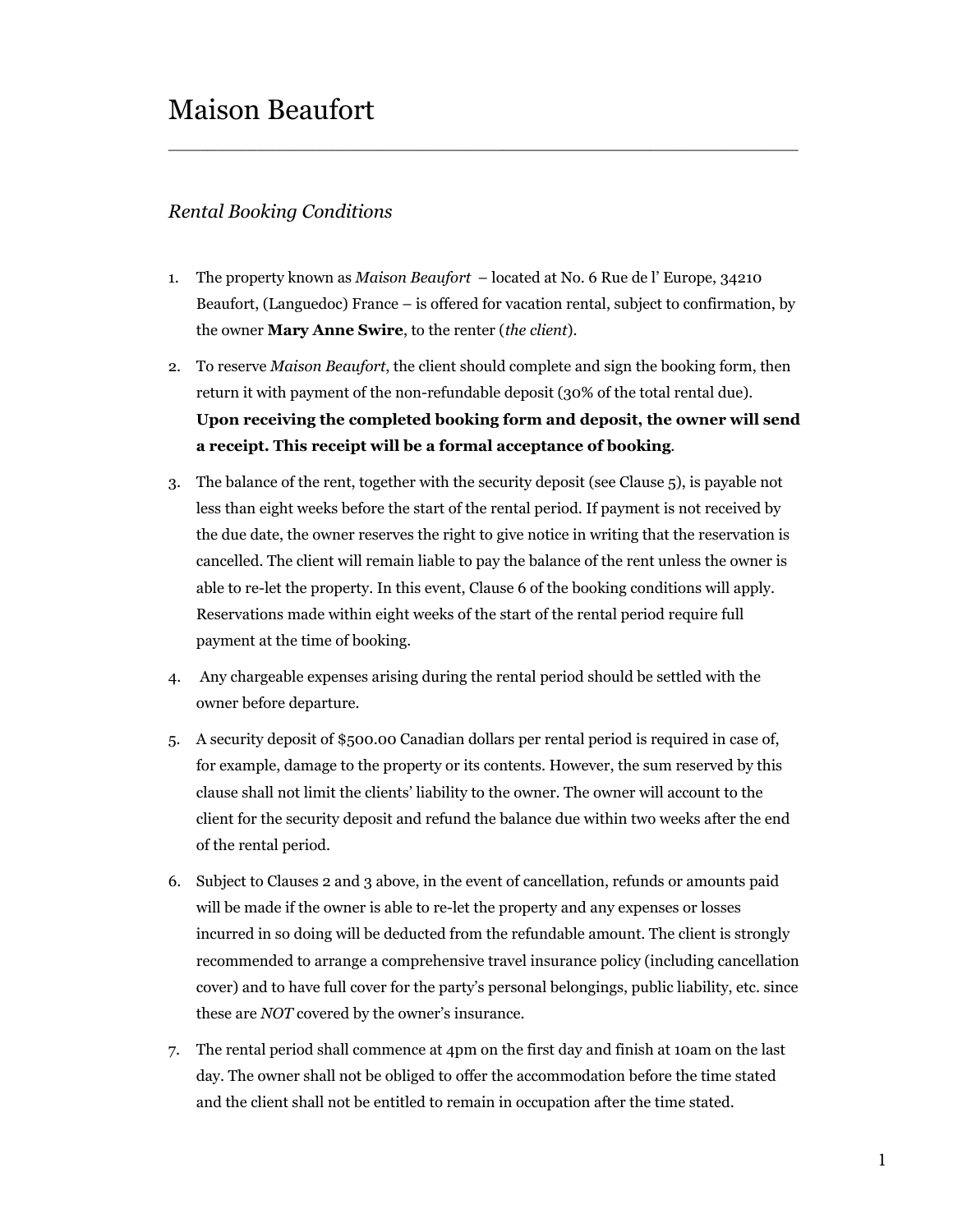- 8. The maximum number to reside in the property must not exceed six, unless the owner has given written permission.
- 9. The client agrees to be a considerate tenant and to take good care of the property and to leave it in a clean and tidy condition at the end of the rental period. Although a final cleaning is included in the prices, the owner reserves the right to retain a portion of the security deposit to cover additional cleaning costs if the client leaves the property in an unacceptable condition.
- 10. The client agrees not to act in any way that would disturb residents in neighbouring properties.
- 11. The client shall report to the owner, without delay, any defects in the property or breakdown in the equipment, plant, machinery or appliances in the property, garden or swimming pool.
- 12. The owner shall not be liable to the client:
	- a. For any temporary defect or stoppage in the supply of public services to the property or to any equipment or appliance in the property garden or swimming pool.
	- b. For any loss, damage or injury, which is a result of adverse weather, conditions, nor war, strikes or other matters beyond the control of the owner.
	- c. For any loss, damage or inconvenience caused to or suffered by the client if the property shall be destroyed or substantially damaged before the start of the rental period and, any such event, the owner shall, within seven days of notification to the client, refund all sums previously paid in respect of the rental period.
- 13. Under no circumstances shall the owner's liability to the client exceed the amount paid to the owner for the rental period.
- 14. The client agrees to respect the owner's request that there be no smoking on the property.